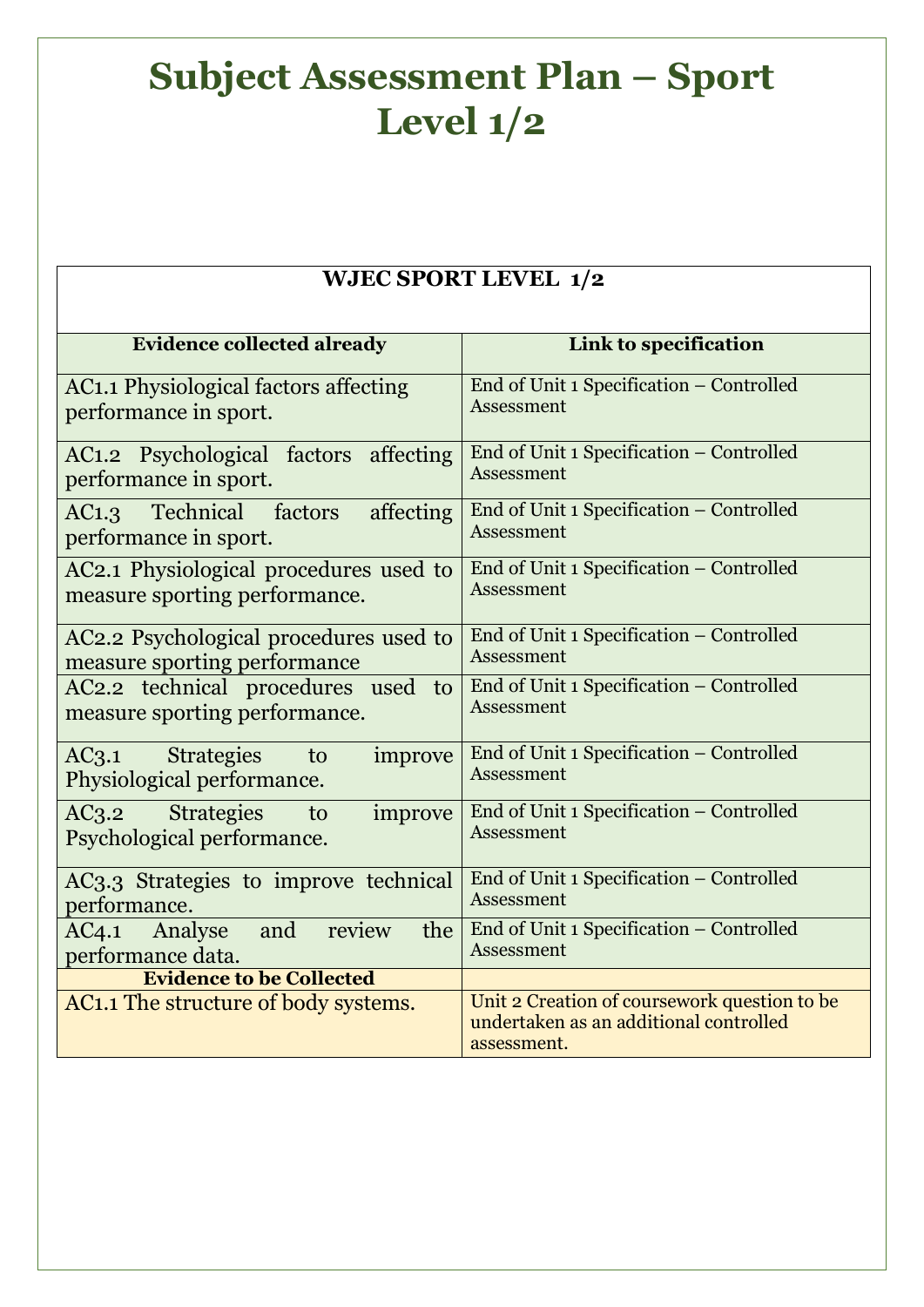## **Subject Assessment Plan – Sport Level 1/2**

| <b>WJEC SPORT LEV 1/2</b>                                                |                                                                                                       |  |
|--------------------------------------------------------------------------|-------------------------------------------------------------------------------------------------------|--|
| <b>Evidence collected already</b>                                        | Link to specification                                                                                 |  |
| AC4.2 Review options for<br>improvement in performance                   | End of Unit 1 Specification - Controlled<br>Assessment                                                |  |
| <b>AC1.1 Coaching skills</b>                                             | End of Unit 3 Specification - Controlled<br>Assessment                                                |  |
| AC1.2 The responsibilities needed to<br>coach a sports session.          | End of Unit 3 Specification - Controlled<br>Assessment                                                |  |
| AC2.1 Meeting the needs of the<br>participants.                          | End of Unit 3 Specification - Controlled<br>Assessment                                                |  |
| AC 2.2 The stages and components of a<br>coaching session                | End of Unit 3 Specification - Controlled<br>Assessment                                                |  |
| AC2.3 Planning a session                                                 | End of Unit 3 Specification - Controlled<br>Assessment                                                |  |
| AC3.1 Demonstrate coaching skills                                        | End of Unit 3 Specification - Controlled<br>Assessment                                                |  |
| AC4.1 Review coaching session                                            | End of Unit 3 Specification - Controlled<br>Assessment                                                |  |
| <b>AC4.2 Development Planning</b>                                        | End of Unit 3 Specification - Controlled<br>Assessment                                                |  |
| <b>Evidence to be Collected</b>                                          |                                                                                                       |  |
| AC1.2 The function of body systems.                                      | Unit 2 Creation of coursework question to be<br>undertaken as an additional controlled<br>assessment. |  |
| AC1.3 The short-term effects of exercise<br>on body systems.             | Unit 2 Creation of coursework question to be<br>undertaken as an additional controlled<br>assessment. |  |
| AC <sub>1</sub> .4 The long-term effects of exercise<br>on body systems. | Unit 2 Creation of coursework question to be<br>undertaken as an additional controlled<br>assessment. |  |